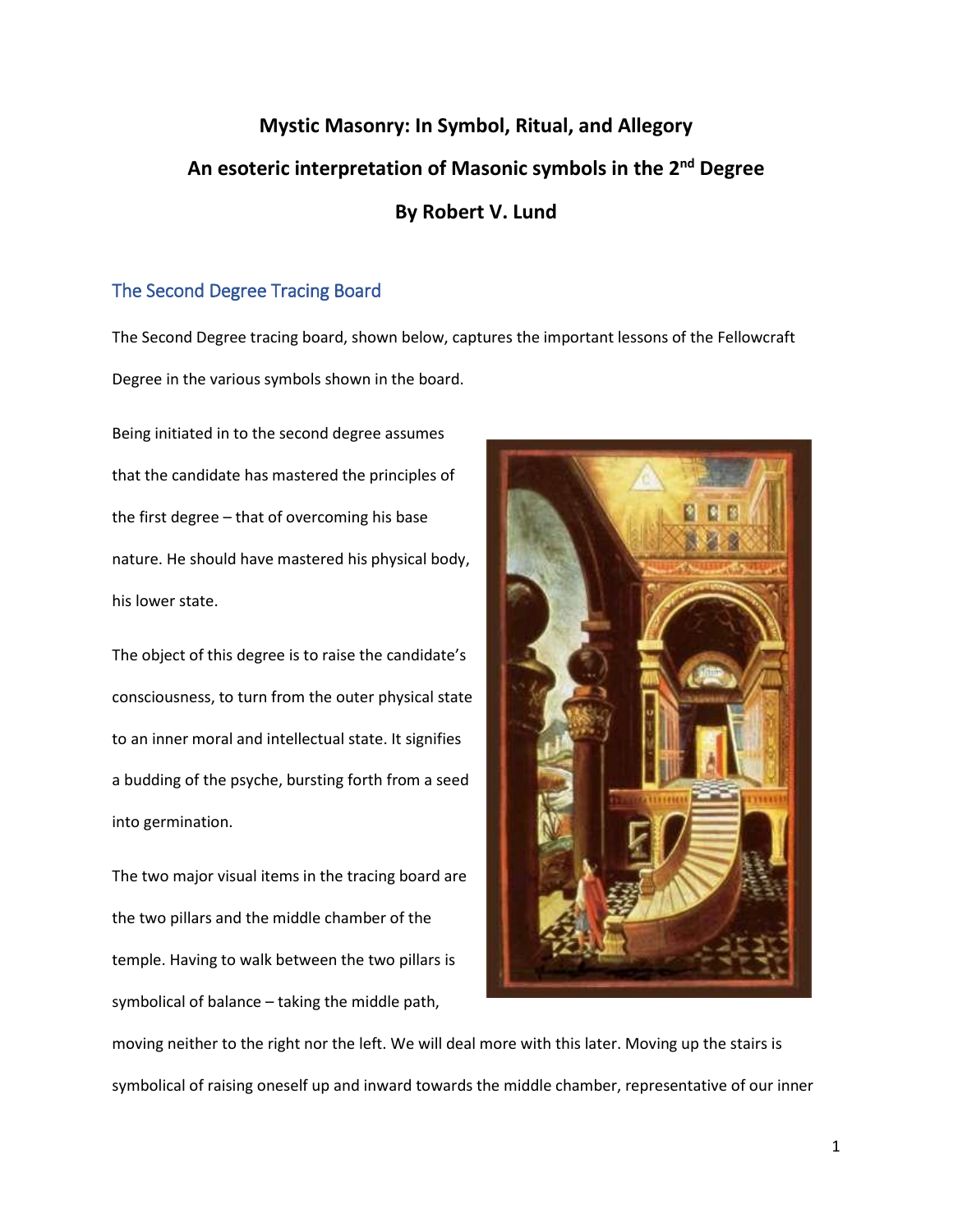selves. The stairs represent different levels of consciousness. Again, we will deal with these in more detail later.

## The Square

In the tracing board, to the left of the stairs, can be seen the working tools of the emulation ritual.

We have dealt with these already, but I must mention the square at this point, since it is again an important symbol in this Degree, since it is found in various parts of the Second Degree ritual: the candidate is received on it; the obligation is taken with the arm supported by a square; and the Lodge is opened on it. It is also one of the working tools, in the Emulation ritual, of this Degree. During the Obligation, five squares are formed: The left foot, left knee, right foot, right knee, and left arm.

As part of the Obligation, the candidate pledges that the Square will be the guide of his Masonic conduct.

We need not go into the symbolism of the Square here, as it was dealt with thoroughly in the First Degree.

# The Chequered Floor

This is shown on both floors in this Tracing Board. However, this has already been covered in the First Degree Tracing Board, so it will not be addressed again here, except to remind us of the duality of all things. This is one of the Natural Laws.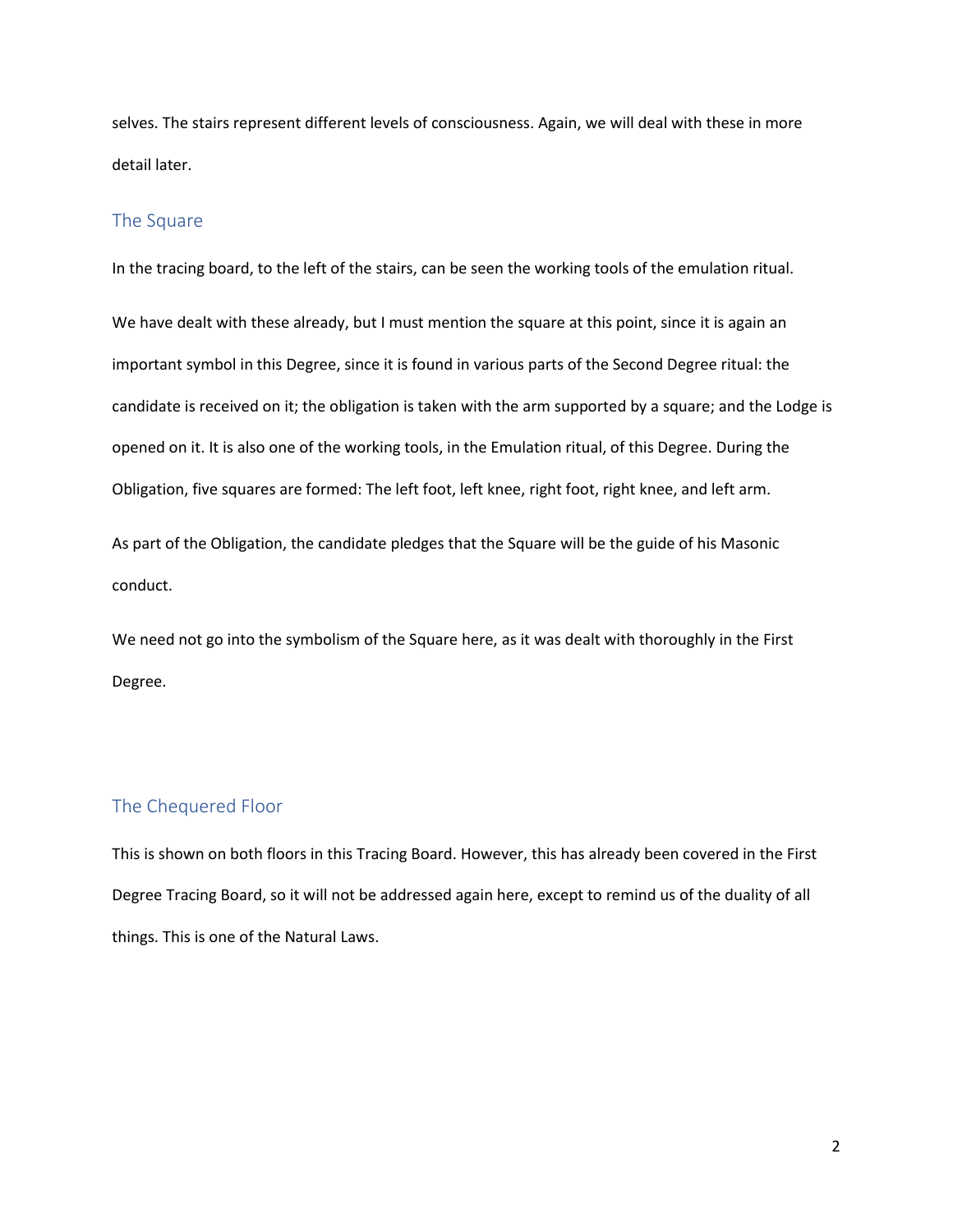## The Ear of Corn

The word of the Second Degree, which denotes "plenty" is usually designated by an ear of corn by a stream of water. This can be seen in the Tracing Board outside the entrance of the Temple.

The term originates from a Hebrew word which, according to Wikipedia, literally means the part of a plant containing grains, such as an ear of corn or a stalk of grain or, in different contexts, "stream, torrent".



The word is also defined as a custom, principle, or belief, distinguishing a particular class or

group of people, especially one regarded as outmoded or no longer important. It usually refers to a word whose pronunciation identifies its speaker as being a member, or not a member, of a particular group. In many cases of conflict between groups speaking different languages or dialects, one side used shibboleths in a way similar to the above-mentioned Biblical use, i.e., to discover among them members of the opposing group. So, one can see the context in which it is used in this degree – the battle between the Gileadites and the Ephraimites.

So too should we distinguish between Masons and non-Masons, between those following a spiritual path and those that are not. Discussions in regard to this subject should not be had with those not qualified, those not able to understand. This is also the meaning of the penal clause in the First Degree.

The symbolism of the ear of corn provides us with an allusion to growth. There is a reference to an ear of corn which was given to candidates in the ancient Egyptian mysteries: it indicates the hope of intellectual and *spiritual* growth, nurtured by the waters of intellectual and *spiritual* enlightenment. This meaning should always be borne in mind during the Fellowcraft degree.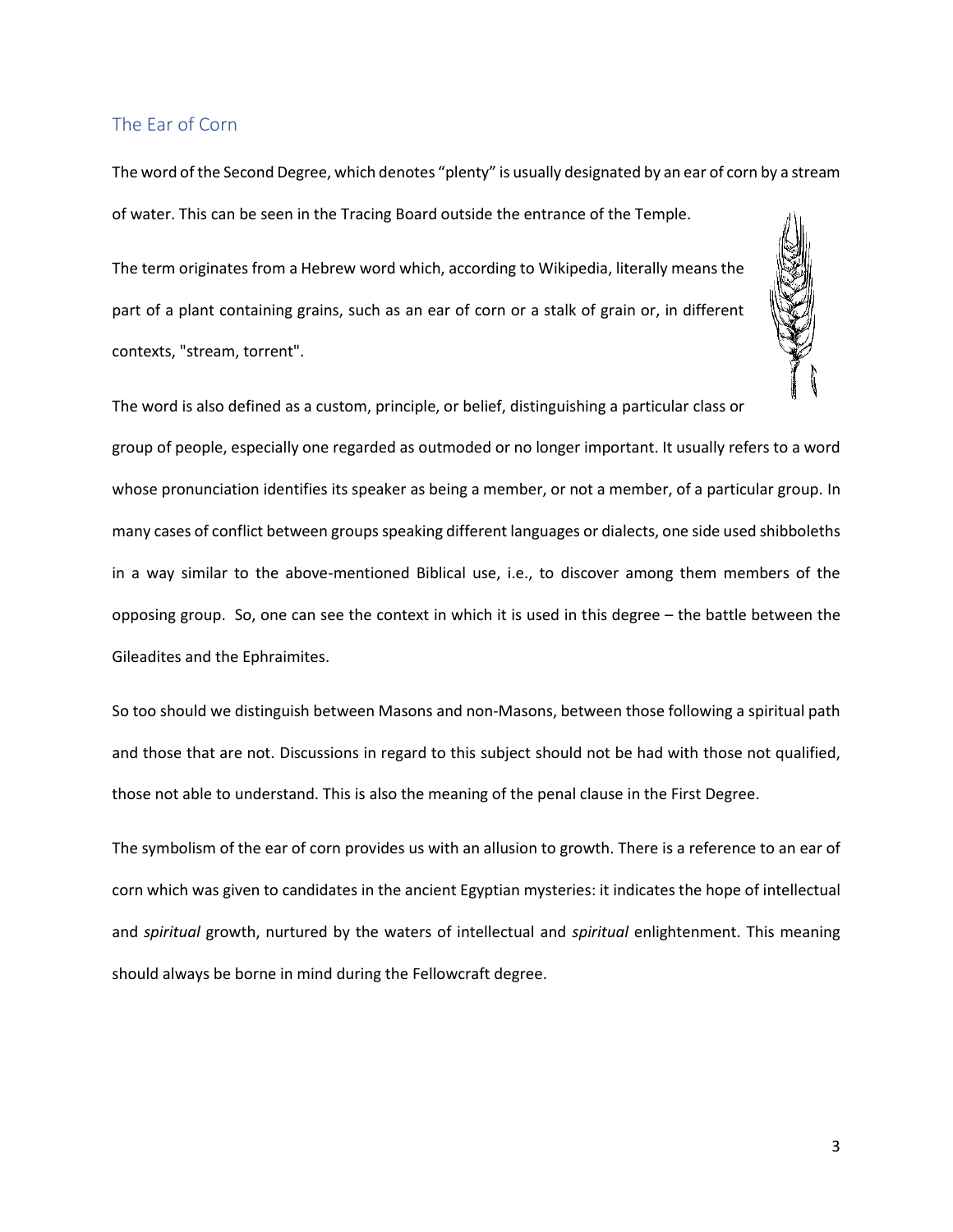## The Pillars

At his initiation, the candidate was introduced to the left pillar which stood at the porch-way, or entrance, to King Solomon's Temple, which was named Boaz. In the Second Degree, he is informed of the right pillar, Jachin. These two pillars will be seen in many pictures and symbols related to Freemasonry. Many Lodges also have replicas of these two pillars standing in the Lodge. Much importance is given to these pillars in the ritual ceremonies, but very little, regarding their import, is explained.

The porchway of the Temple symbolizes the outer natural life which forms a portal to an inner supernatural life at the central sanctuary which we have not yet consciously reached, but to which we labour to ascend by an in-winding stairway, gradually rebuilding body and mind, with a view to creating a new reconstituted organism adapted to that sublime degree of existence.

In the tracing board lecture in the first degree, the initiate is told of three pillars that support Freemasonry: Wisdom, Strength and Beauty. Later, we will see a correspondence between these three pillars and the pillars of the Temple. As we deal with the symbolism of the two pillars of the Temple, we will discover that, between them, there is actually a third pillar. This third pillar represents you, and this will be explained as we work through the meaning of them.

Pillars have always been a prominent feature of all great systems of religion, and of initiation into the great mysteries. The entrances of the great cathedrals are normally two great towers which represent two great pillars. You will find a similar feature in all the great mosques.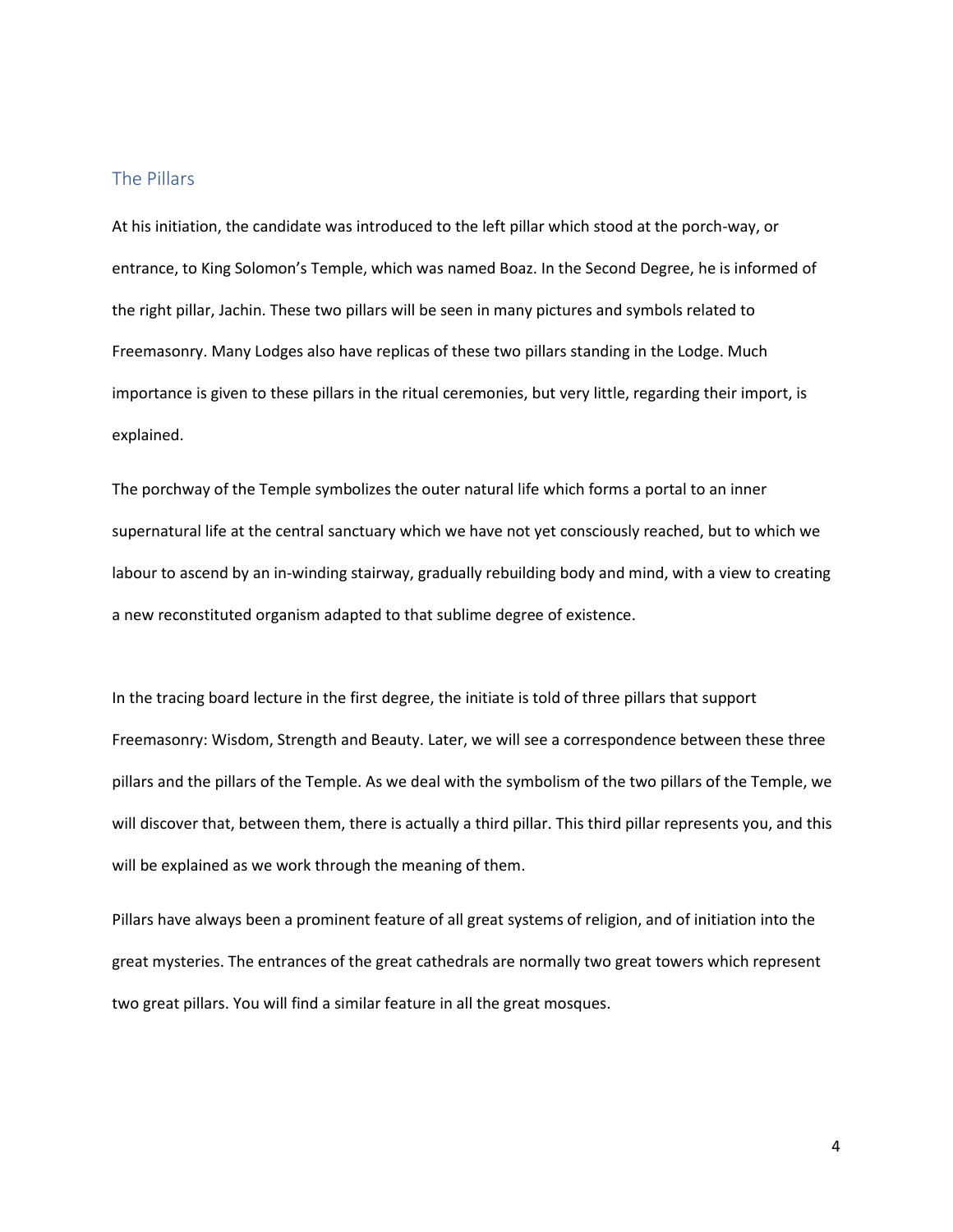In ancient Egyptian temples, where initiations into the mysteries took place, initiates had to pass between two pillars. The Temple of Delphi in Greece was reported to have used two pillars in their initiations.

The pillars are meant to denote the entrance to the path of enlightenment - the path that leads from the physical, material world to the divine, spiritual world. Travelling the path is our ultimate purpose on earth, of returning to the Creator as perfected beings. The path is a narrow one and, as it states in our ritual, we should "walk uprightly and with humility before God, turning neither to the right hand nor to the left from the strict path of virtue."

In Freemasonry, the pillars are shown to be capped with a terrestrial and celestial globe. Originally, they were said to be capped by two bowls: one of water and one of fire. The bowl of water signified the earthly man (the material) and the bowl of fire signified the divine man. In one of the Apocryphal Scriptures (2 Esdras, 7; 7 8), the path to true wisdom and life is spoken of as an entrance between a fire on the right hand and a deep water on the left.

They also represent the active and passive expressions of Divine Energy, as well as other opposites, such as light and darkness; body and soul; sun and moon; male and female; good and bad; summer and winter; etc. In other words, they represent the duality of the manifested material world, as dictated by Natural Law. This symbolism is reinforced by the mosaic pavement in the Lodge. The lower, physical part of us is earthly and materialistic while our higher, divine portion is spiritual. These two portions of ourselves are always in conflict, the spiritual and the carnal ever warring against one another, and the enlightened man learns to create a perfect balance between them and to establish himself *in strength* so that his own inward lodge or temple stands firm against all weakness, temptation, and adversity. As stated in our Masonic ritual, the pillars when conjoined, denote *stability*.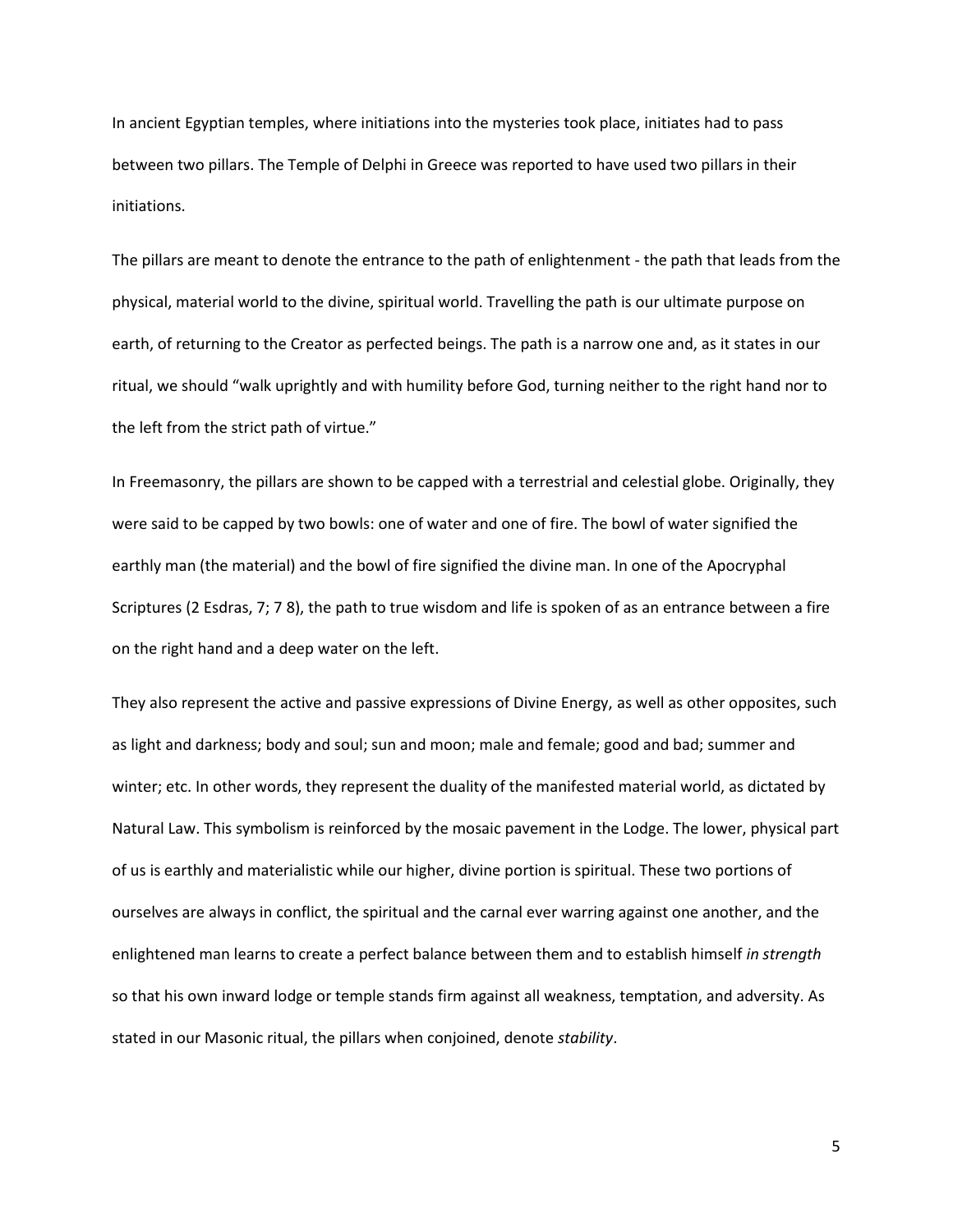This duality, as taught in Pythagorean and Egyptian numerology, and in Rosicrucian teachings, will always produce a triad.

They are also said to be hollow. In some versions of the ritual, it is stated that they were a repository for knowledge and wisdom, and that they were made of metal to withstand fire and flood. Perhaps this is a symbol to tell us to keep our knowledge safe so that it may be passed on to others.

The pillars are said to be adorned with net-work, lily-work, and pomegranates.

Lily-work denotes purity and directs us to be pure of body, mind and spirit.

The ritual says that pomegranates denote plenty. The fruit is extremely ancient, having originated in Persia and then spread across the Middle East, Asia and the Mediterranean. In all the cultures where it was found, the brilliant and unusual red fruit tended to have strong religious associations. The rich color suggested blood, and hence life, vitality and prosperity. The huge number of seeds suggested fertility.

However, the Hebrew word for "pomegranate" is "Ramam", which means "to rise up" or "to be exalted, or lifted up".

This spiritual use is suggested by some of legends associated with the pomegranate in world religion and mythology. Mohammed urged the eating of pomegranate to combat envy and hatred. The Buddha was said to have used pomegranates to calm a cannibal demon. There are strong esoteric traditions that pomegranate juice can absorb and counteract negative energy. Anyone exposed to strong negative emotions or environments should consider a regular dose of pomegranate juice to help with spiritual cleansing and purification.

The pomegranate may signify that it is the "fruit of the Spirit" and indicates that we should now, as with the winding staircase, rise up and become exalted, and also to plant the seeds of knowledge and spirituality everywhere, so that it may take root and spread.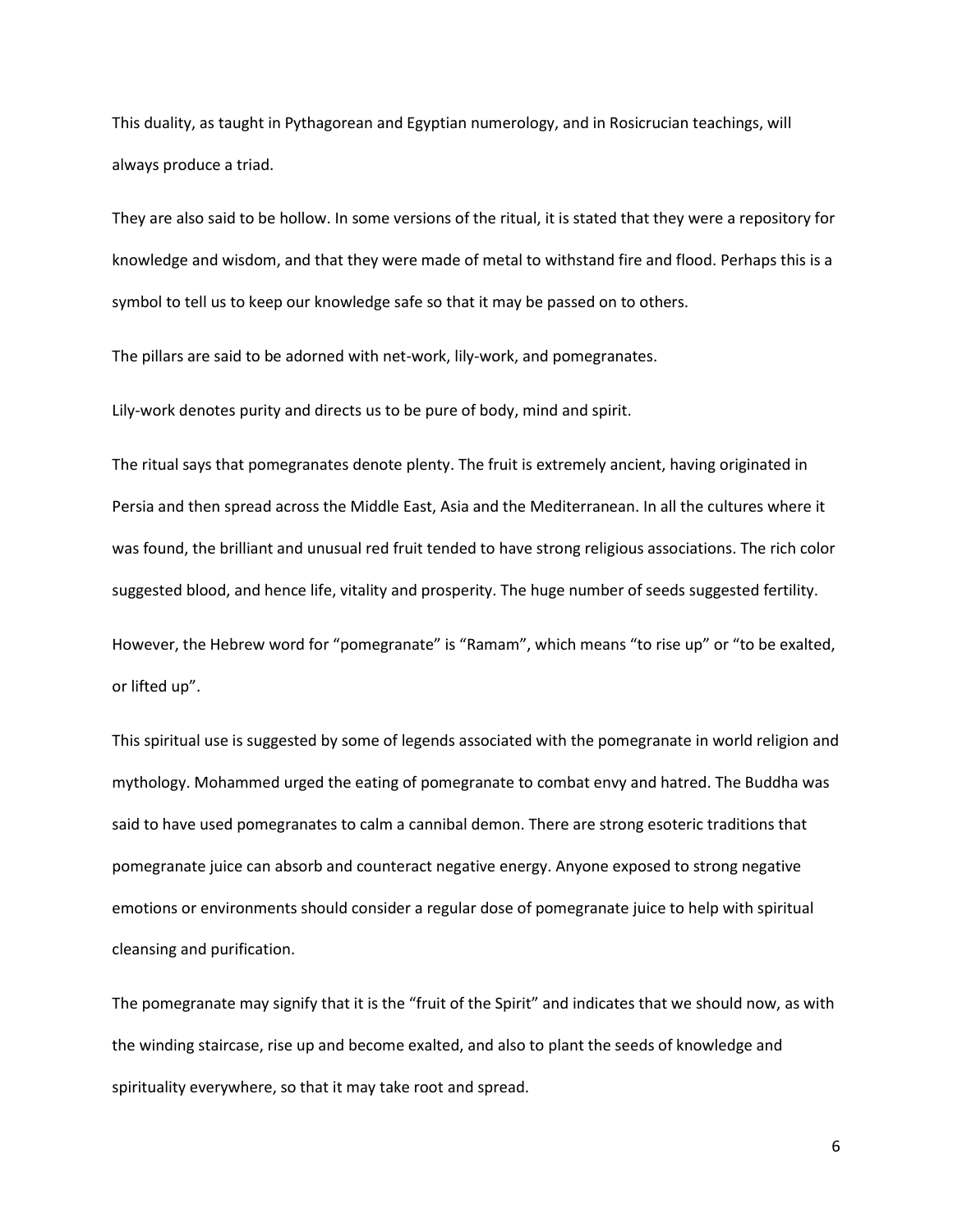In addition to being replicas of the pillars in King Solomon's Temple, the two pillars are derived also from

the Kabbalistic Sephiroth, or Tree of Life, which is a symbol used in the Kabbalah, a system of mysticism. Kabbalah is a set of esoteric teachings meant to explain the relationship between an unchanging, eternal, and mysterious infinity (which we might call the Great Architect Of The Universe) and the mortal and finite universe. It defines paths to understanding and perfection.

To simplify some of the concepts, the ten Sephiroth are divided into three vertical columns. The right-hand column is called the pillar of Mercy, which has its basis in Wisdom. The left-hand column is called the pillar of Severity, also called Judgement,



which is founded on Understanding, and also Strength. The middle column is called the pillar of Equilibrium, incorporating Grace and Beauty, and keeps the other two in balance, which perfectly defines the purpose of our two Masonic Temple pillars. It is also the Crown, in which all the powers of the superior worlds are manifested. You will recognize, from this description, the derivation of the pillars of Wisdom, Strength, and Beauty.

The Kabbalah is a complex teaching, and will not be dealt with here. However, it should be understood that further study is required if a fuller understanding of the symbolism of the pillars is to be obtained.

As the candidate takes his place between the two pillars, representing the pairs of opposites, and the start of the narrow path, he is to find balance and equilibrium to be successful in his spiritual journey.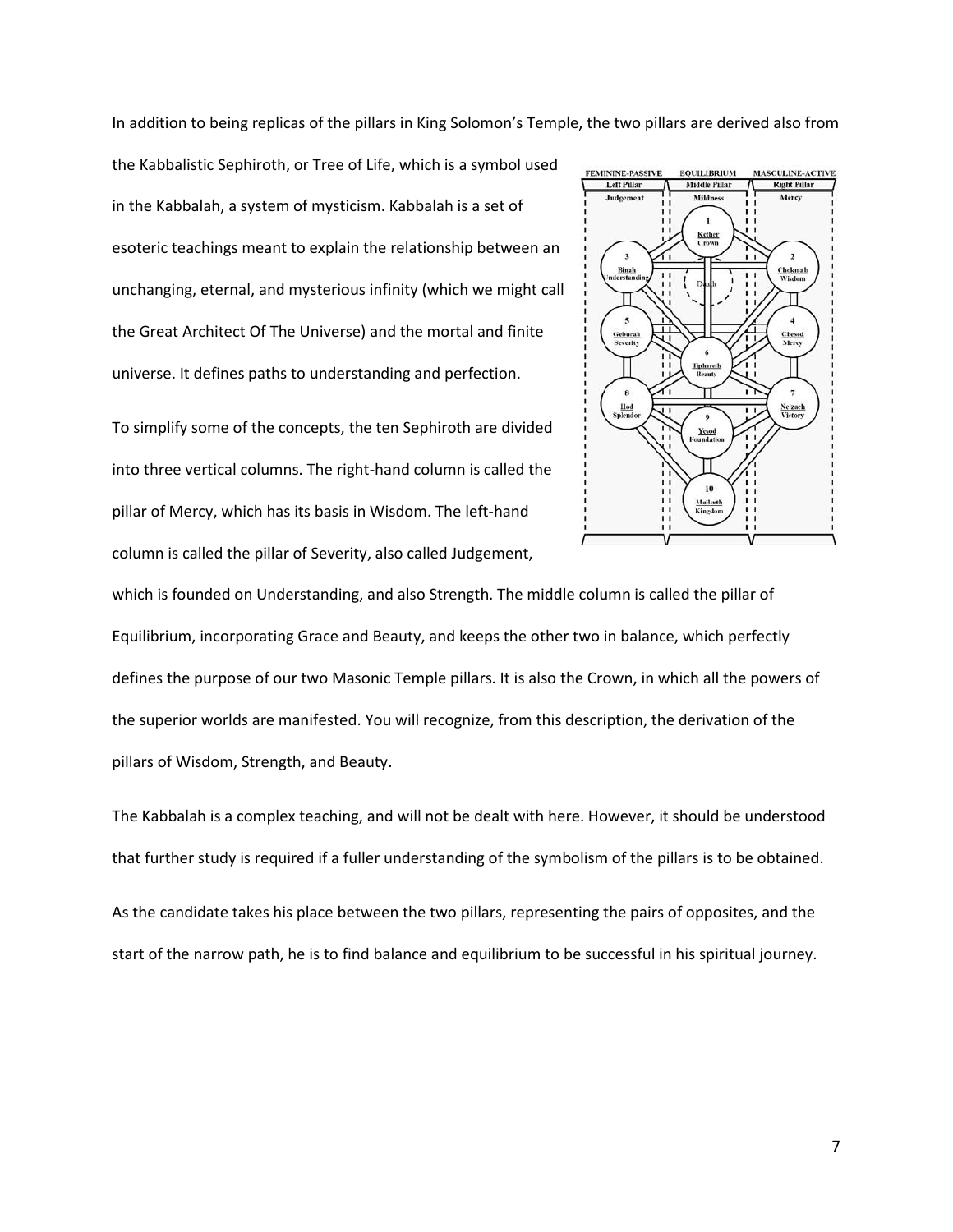#### The Winding Staircase

The dominant image in the tracing board is the winding staircase, which is appropriate since it is **the most important symbol of the Second Degree**. On approaching the altar, the candidate is instructed to take the five steps "as if ascending a winding staircase".

In other words, he is directed to *mount,* spirally, by a certain number of winding steps. Motion now becomes circular, and he advances now not merely forward, but *up,* and *in,* towards the centre.

This spiral ascent implies that the time has come for the Candidate to leave the level of the physical and *rise* to the level of the mental. He must divert his thoughts and desires from sensuous and material things, and concentrate them on the much more important things of the *mind*. The Antient Ritual states explicitly that the candidate ascends to the summit of staircase and arrives at the Middle Chamber of the Temple: there to receive further instructions related to the wages of a Fellowcraft. Remember that the temple represents one's own being, so the candidate is approaching *his centre*.

From the moment of ascending the winding staircase, the Candidate is *mentally* leaving the outer world, more and more, behind him, and rising up into an inner invisible world. He is making what has been called in some groups "*the ascent of the mind to the Source of Light"*. His labours, as a Fellow Craft, should now be devoted to learning the secrets and mysteries of these new regions, and will claim all his energy of mind, but its proper exercise will create new faculties as he progresses, and make possible for him what he may initially think is beyond his power and ability.

This ascent is also made towards the East (or source of Light) by a journey of five steps. Why five, and not more nor less? Because, as we have learned elsewhere in this book, man's nature is resolvable into a spectrum of seven distinct principles (corresponding with the seven officers forming a Lodge), but of these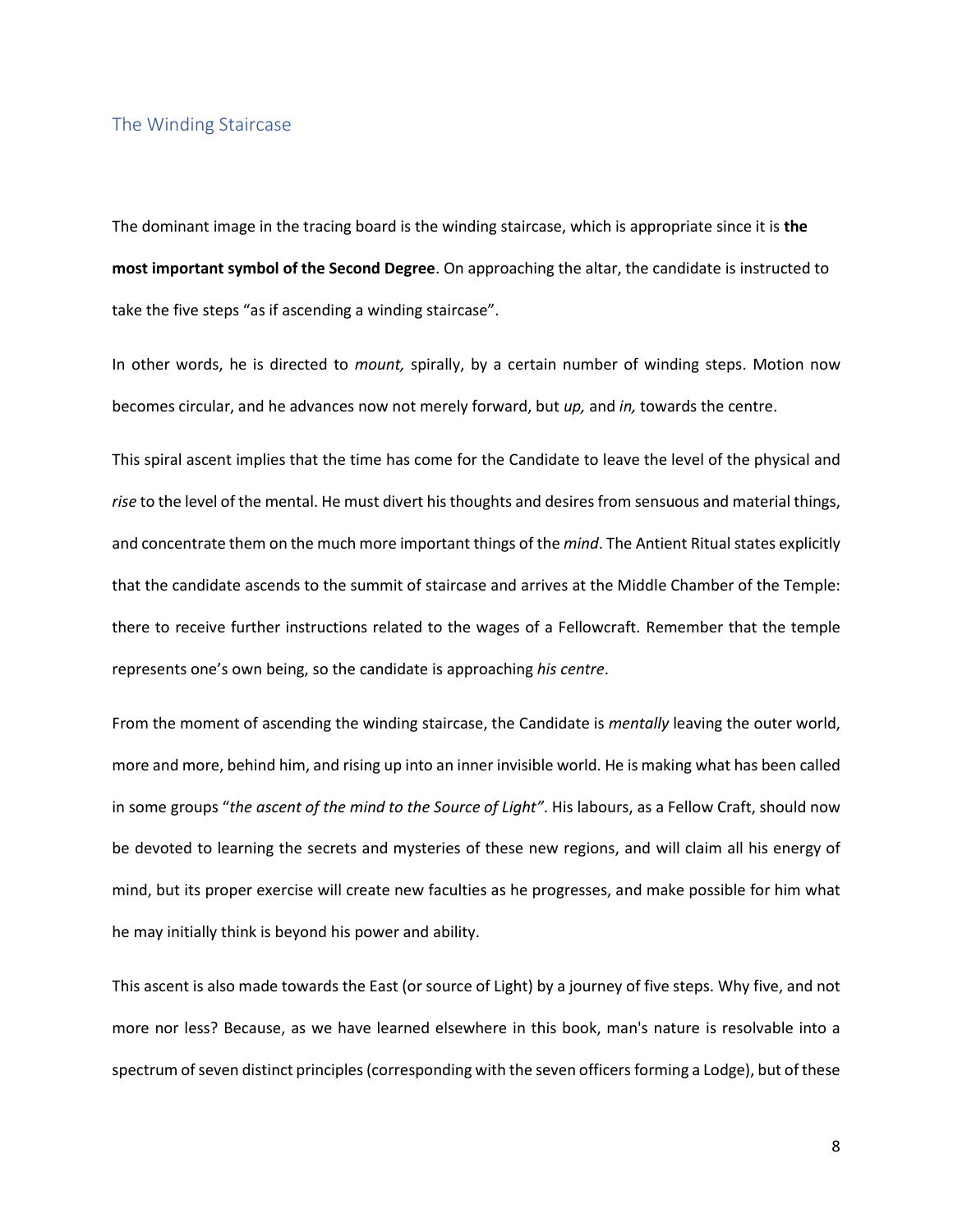seven, the two lowest are left out in this Degree, and the five higher ones alone are engaged. Our two lowest principles (which are physical) are the senses and desire, both of which should be transcended in this Degree, whilst the higher psychic and spiritual faculties need to come into function, and it is to each of these that a step is allotted. The five-pointed star is a geometrical symbol of man's five higher principles.

You may be wondering how one can dissociate the five higher principles from the two lower ones when they all seem inseparable? Learning to do this is one of the principle lessons of this Degree. In gaining any true knowledge of ourselves, we must learn to discriminate between the material sense-world and the supra-sensual world, and between things transient, and things enduring. As the Theosophists say: "lead us from the unreal to the real". We do this, to some degree, when our bodies are asleep and the mind continues to function vividly, as it often does in dreams, and shall certainly have to do so when, at death, the outer senses and reason drop away altogether, leaving us with only our five higher principles. But it is important to be able to do this consciously, as the Divine Wisdom teaches. It is the function of the Second Degree to train the mind, the higher principles, to function consciously apart from the senses. This is a difficult thing to do, but everyone must pursue his own study of it, in his own way, and the true seeker will soon learn details and methods of doing so himself.

The ritual mentions the three, five, and seven steps of the winding staircase. The three steps were dealt with in the Entered Apprentice degree. The five steps have just been discussed. The seven steps represent the sevenfold nature of man, as just discussed, but also the seven planes of existence taught by the mystery schools. These have different names but are defined as: the Physical; the Astral; the Mental; the Intellectual; the Spiritual; the Monadic; and the Divine. Understanding these planes, and the seven aspects of man, helps us to understand our place in the Universe and can help in defining a spiritual path. It is also taught by the Mystery schools that man exists in only 5 of the seven planes of existence. There is a lot more that can be said about these, but this is not the place.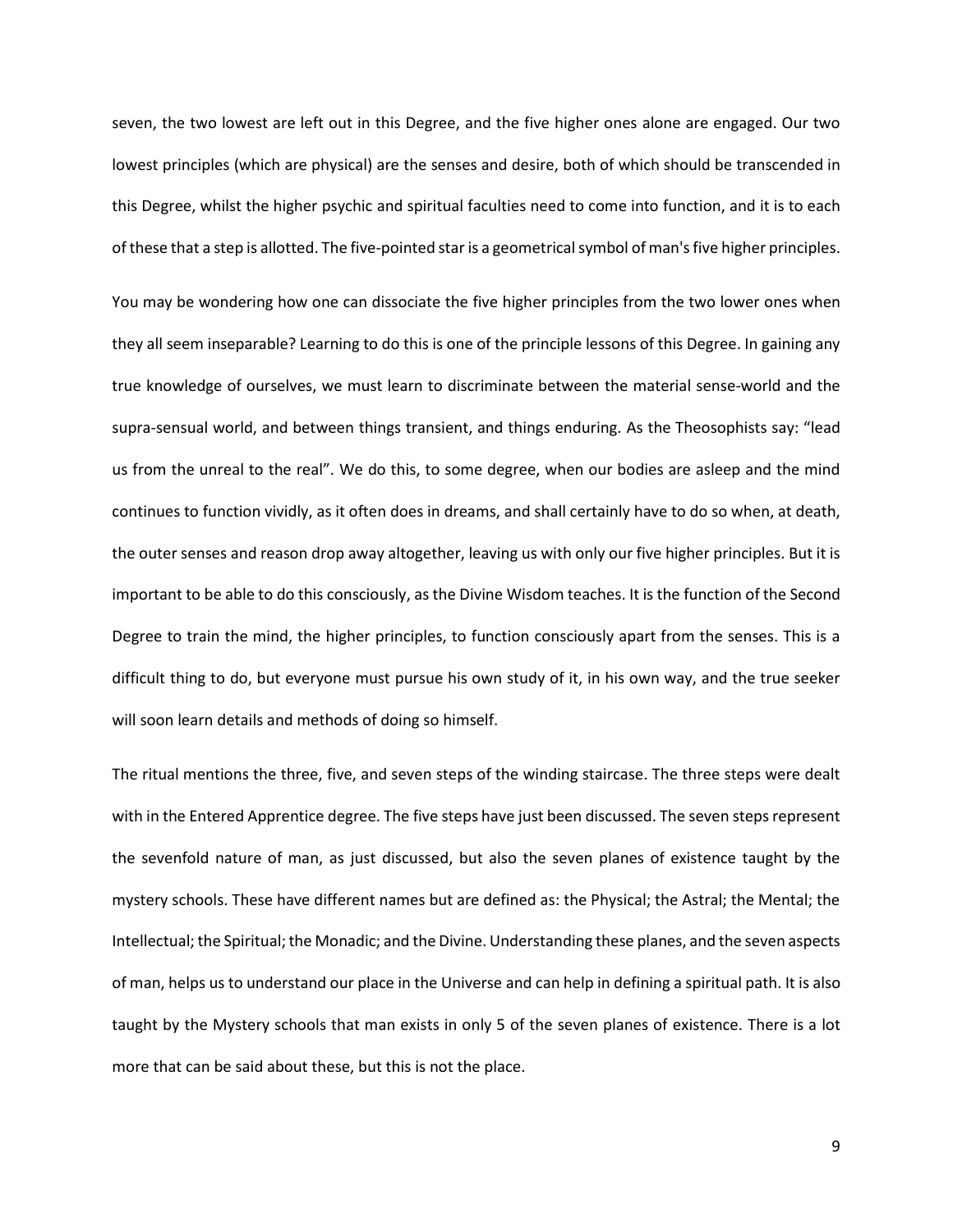The Warden seen at the bottom of the stairs is there to prevent any unqualified access to the middle chamber. Notice that it is not "unauthorized" access but "unqualified" access. That is, the candidate must have mastered the control of the material self before being qualified to rise up to the middle chamber (the significance of which will be covered later).

#### The Middle Chamber

At the summit of the winding staircase is the middle chamber of the temple. Remember that the temple represents one's own self. The candidate, by ascending the staircase, is approaching his own centre. Residing at the centre of one's being is one's true, divine self.

From the moment of ascending the winding staircase, the Candidate is mentally leaving the outer world, more and more, behind him, and rising up into an inner, less material, invisible world. This is what has been called in some groups "the ascent of the mind to the Source of Light". His labours as a Fellow Craft should now be devoted to learning the secrets and mysteries of this realm. These labours will require all his energy of mind, but its proper exercise will create new faculties as he progresses. These faculties will make possible for him what he may, initially, think is beyond his power and ability.

In the allegory of the wages paid at the temple, the Entered Apprentices, representing those who are not yet very spiritually evolved, received simple maintenance (corn, wine, and oil), whereas the Fellowcrafts were paid their wages in "specie", which, according to American or Antient ritual, they could only receive in the Middle Chamber. In other words, their wages (or payment) were of a spiritual nature, suitable to their more evolved spirituality. The fact that they received them in the middle chamber, which is an allegory for the secret chamber of the Heart (the centre), wherein resides the Divine Spark, is evidence of this. In Ontario or Emulation ritual, this is implied: it tells that a password was required by a Fellowcraft to ascend the winding staircase which led to the middle chamber of the temple. The password (see Ear of Corn above) refers to spiritual growth.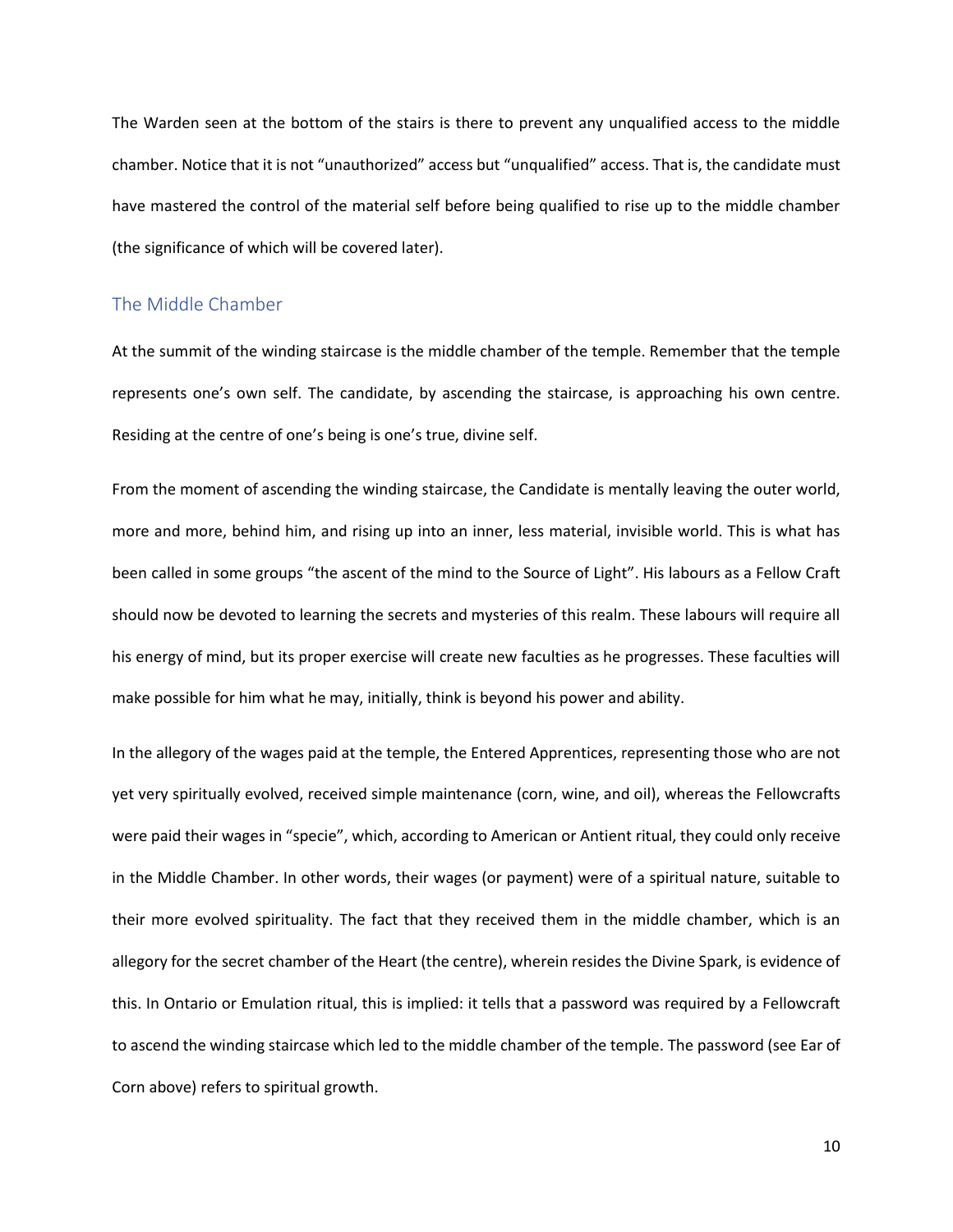To find our own Centre (our real self) involves a turning inwards of our faculties of physical sense and thought, and a deeply introspective penetration of the elements of our own nature, until our true selves are found at the centre of our being. This task is represented in our ritual by the perambulations and by the path of the winding staircase, leading from the ante-rooms of our nature to the Centre, which the candidate must ascend, asking, seeking, knocking, along the way; being subjected to tests of his progress, and receiving, without "scruple or diffidents", such wages of either good fortunes or adversities as the universe may know to be his due. In the Mystery Schools, this is called Karma.

The innermost sanctuary is found to be closely guarded. Nothing unclean can enter or approach that holy place. In the biblical description of the Temple of Solomon, is stated that, in the forecourt, stood the great laver of water for the cleansing of one's pollutions, and the altar of fire for the sacrificial burning up of one's impurities. The sword of the Tyler, preventing anyone unqualified to enter the Lodge, indicates that danger exists to those who are not properly prepared to approach the Centre, or who might rashly rush in. The sharp instrument and cable tow of the first degree first introduce this point.

As the ritual indicates, the password in a Fellowcraft lodge is to prevent any *unqualified* person from ascending the winding staircase which led to the middle chamber of the temple. This is a test of merit for one's mental state: if your spirit does not ring true, you will not be able to enter a higher state of consciousness.

# The Letter "G"

The Emulation ritual states that, after our ancient brethren had gained the summit of the winding staircase, their attention was particularly directed to certain Hebrew characters, which are depicted in a Fellowcraft Lodge by the letter "G", denoting God, the Grand Geometrician of the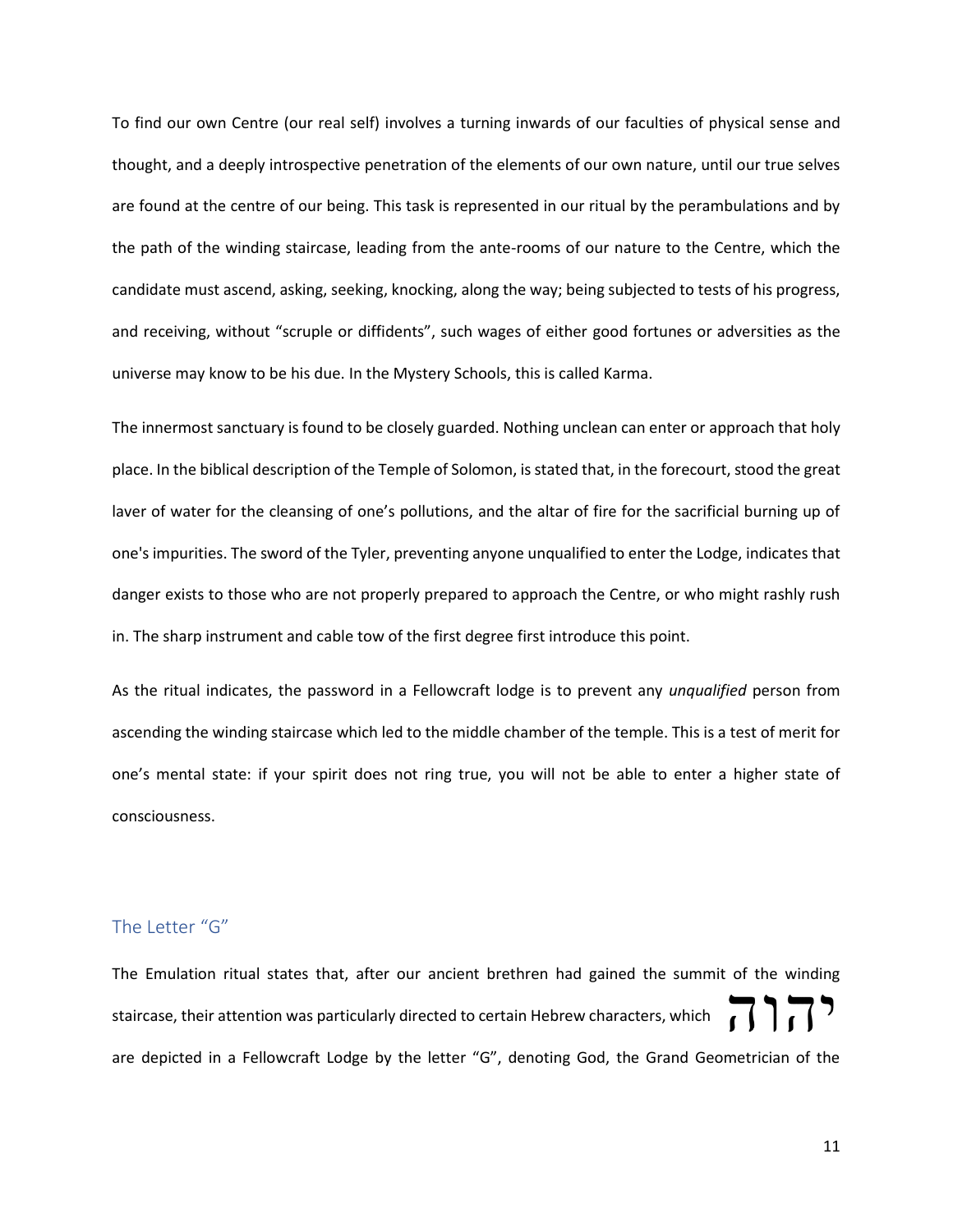Universe. It alludes to the sacred name of the Deity to whom we should all, with reverence, most humbly bow.

In the American and Antient ritual, the letter "G" is also defined as the initial of Geometry, and further description is given. Geometry is defined as the noblest of sciences, on which the superstructure of Masonry is erected.

The American and Antient ritual states:

*"By Geometry we may trace nature through her various windings to her most concealed recesses. By it, we discover the power, the wisdom and the goodness of the Grand Artificer of the Universe and view with delight the proportions which connect this vast machine."*

*"A survey of nature and the observations of her beautiful proportions first determined man to imitate the Divine plan and study symmetry and order."*

*"Tools and implements of architecture are selected by the Fraternity to imprint on the memory wise and serious truths and, thus, through a succession of ages, are transmitted, unimpaired, the excellent tenets of our institution."*

This defines the whole purpose of our signs and symbols, and by this description we are steered towards Sacred Geometry whose symbols hold the keys to the divine plan.

The structure of the universe is determined by certain mathematical constants which express themselves in the form of 'patterns' which are woven into the very fabric of nature. They are also symbolic of the underlying metaphysical principle of the inseparable relationship of the part to the whole. It is this principle of oneness, underlying all geometry, that permeates the architecture



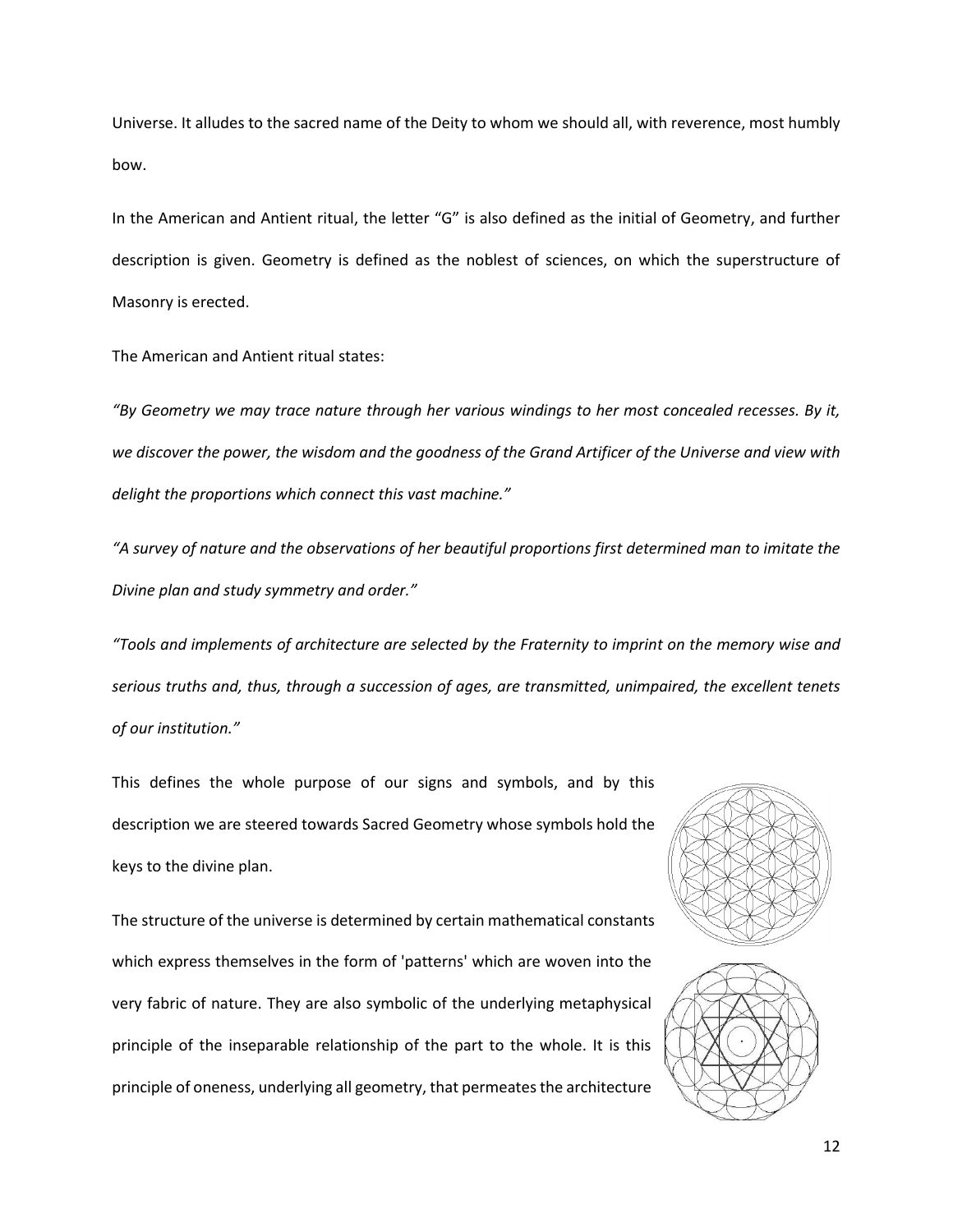of all diverse form. This principle of interconnectedness, inseparability and union provides us with a continuous reminder of our relationship to the whole, a blueprint for the mind to the sacred foundation of all things created.

The circle, square, and triangle are the basic geometrical shapes upon which all creation is based.

In the closing ritual of a Fellowcraft Lodge, the Senior Warden indicates that the letter "G", representing God, the Grand Geometrician of the Universe, is situated in the centre of the building. Bearing in mind that the Lodge represents oneself, this indicates, once more, that the Divine presence is at the centre of our being.

#### Corn, Wine and Oil

We learn, in the emulation ritual, that Entered Apprentices were paid their wages in corn, wine, and oil. In the Antient ritual, it is the Fellowcraft who are paid such wages.

The Michigan ritual states "*You have now arrived at a place representing the Middle Chamber where you are received and recorded as a Fellowcraft and are now entitled to your wages as such, which are the corn of nourishment, the wine of refreshment and the oil of joy, which denote plenty, happiness, and peace*".

Corn, wine, and oil were the most important products of Middle Eastern countries, and they constituted the wealth of the people. They were esteemed as the supporters of life and the means of refreshment. David, in Psalm 104, names them among the greatest blessings that we enjoy, and speaks of them as "*wine that makes glad the heart of man, and oil to make his face shine, and bread which strengthens man's heart*".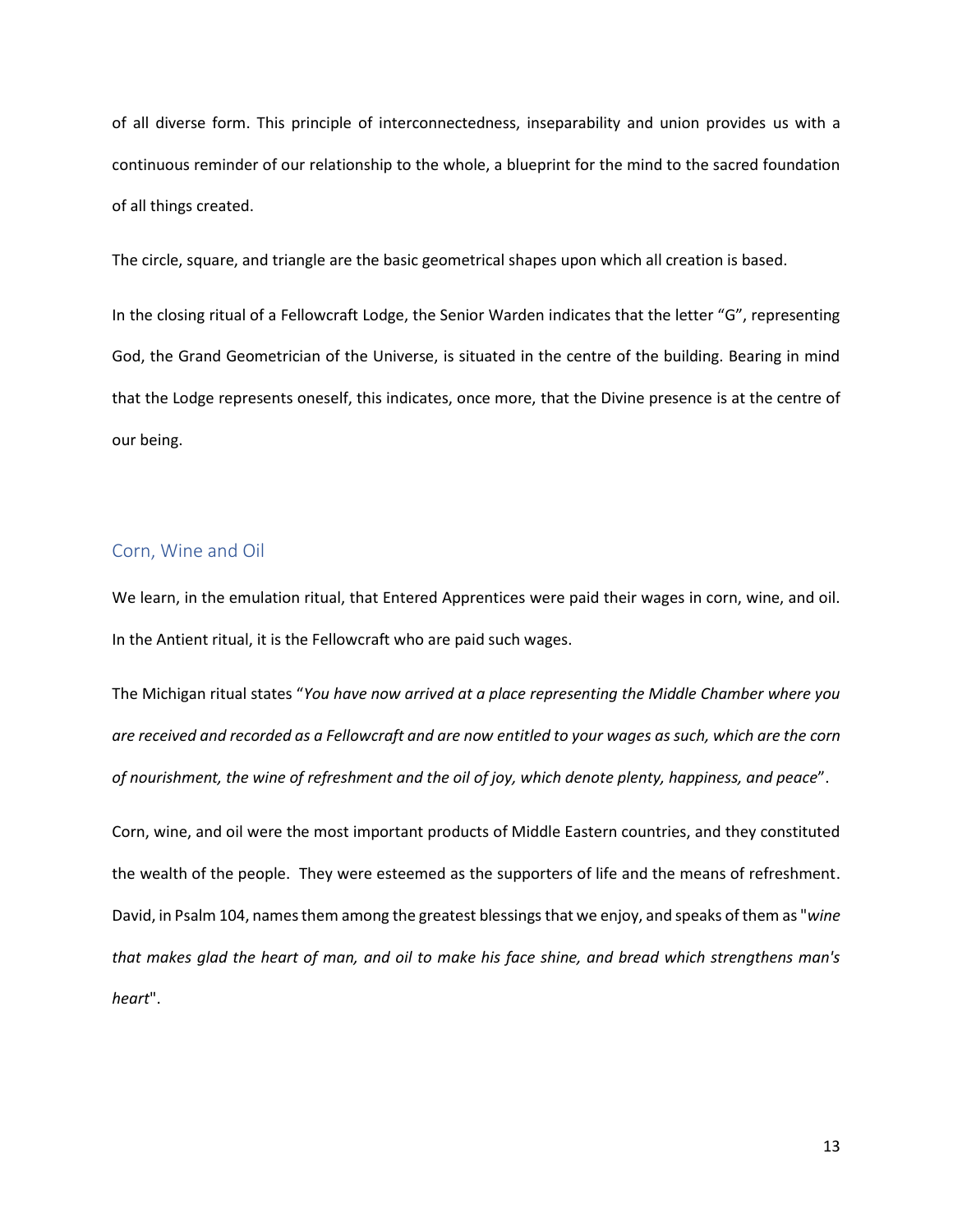W.L. Wilmshurst makes the following statement in his book "The Ceremony of Passing": *"Why is corn used in preference to any other symbol of growth? The traditional secret teaching is briefly this: - Corn is a "Sacred plant". Its source has always puzzled the botanists. It is not indigenous to this world; it is never found, like other cereals and seeded grasses, in a wild state, from which its growth has been stimulated by intensive culture. This golden, graceful, prolific, and needful plant, it was taught, was never a growth of this earth, but a gift of the Gods who in the dawn of time transported it to our world from another planet with the double purpose of providing the staple food of humanity and of giving man an emblem of his own soul and of its infinite and prolific potentialities. (This ancient tradition is repeated in Psalm 78; 24-25, A.V., "He gave them of the corn of heaven; man did eat angels' food")."*

I will add that it is meant to describe the candidate himself and his own spiritual condition. He is the corn planted near, and nourished by, a stream of water. His own spiritual growth, from the Apprentice stage, is typified by the ripening corn: the cause of its growth being the Divine "dew of heaven".

Wine is said to be the mystic blood of eternal life. Esoterically, wine is a symbol of the mind exalted by the consciousness of Divine things.

Another quote from W.L. Wilmshurst: "*Corn and wine at once call to mind the sacred elements in the Christian Eucharist, and also the myth of the sun-god, who rises into mid-heaven to ripen the corn and the grape, and thus gives of his life for the benefit of others. These are types of the things most valuable to man; and to say that anyone is paid in corn and wine thus means that the richest of earth's treasures are the reward of his work, and that at the same time they carry with them the blessing of God." W.L.Wilmshurst*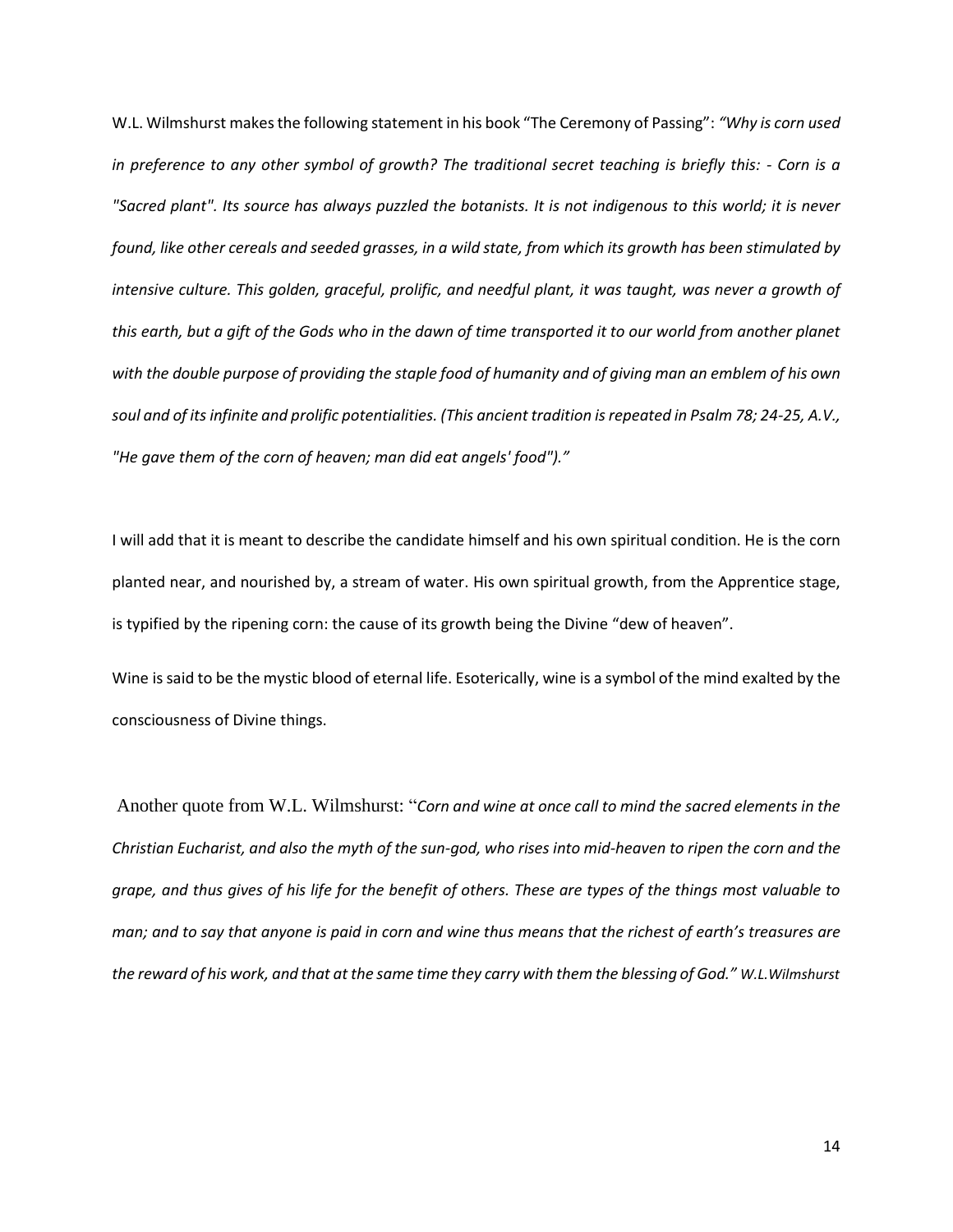Alchemically, Corn and Wine are related to Body and Mind which are the two lower principles of human nature. Oil and Salt are related to Soul and Spirit which are the two higher principles of human nature. Wisdom results when the purified Body and Mind become fused with the "fire" of the Spirit.

The oil typifies the great gift of wisdom. As oil is expressed from the olive, so is wisdom expressed by the soul of man from all his experiences on earth. After all the material results of work have turned to dust, the wisdom resulting from all the efforts made, and the experiences undergone, remains in the heart of man. The reward of work in the world is not only outward, in the things that are gained, but also inward, in the heart and mind of man himself.

Previously, we were "restored to light". Now, we are being enabled to develop that light as an interior illumination in our middle chamber, and the payment of our wages consists, no longer of mere physical sustenance (corn, wine and oil), but of something greater, which we may use as we will, as it is paid in specie, that metal which, properly prepared and transmuted, will produce the "potable gold" of the spiritual man.

#### W.L Wilmshurst puts it this way:

*"In their higher symbolism Corn (or Bread) and Wine relate to those of the Altar, and were Eucharistic elements in the Mysteries long before the Christian Master in a certain "upper room" (or higher level of application) took over and gave a new application to the wheat of Ceres and the wine of Bacchus-Dionysis ; while Oil, the crushed out and refined product of the olive, refers to that Wisdom which is the ultimate essence of experience and knowledge, and which has been associated, in the different Mystery teachings, with Minerva, with Solomon, and with the Mount of Olives.*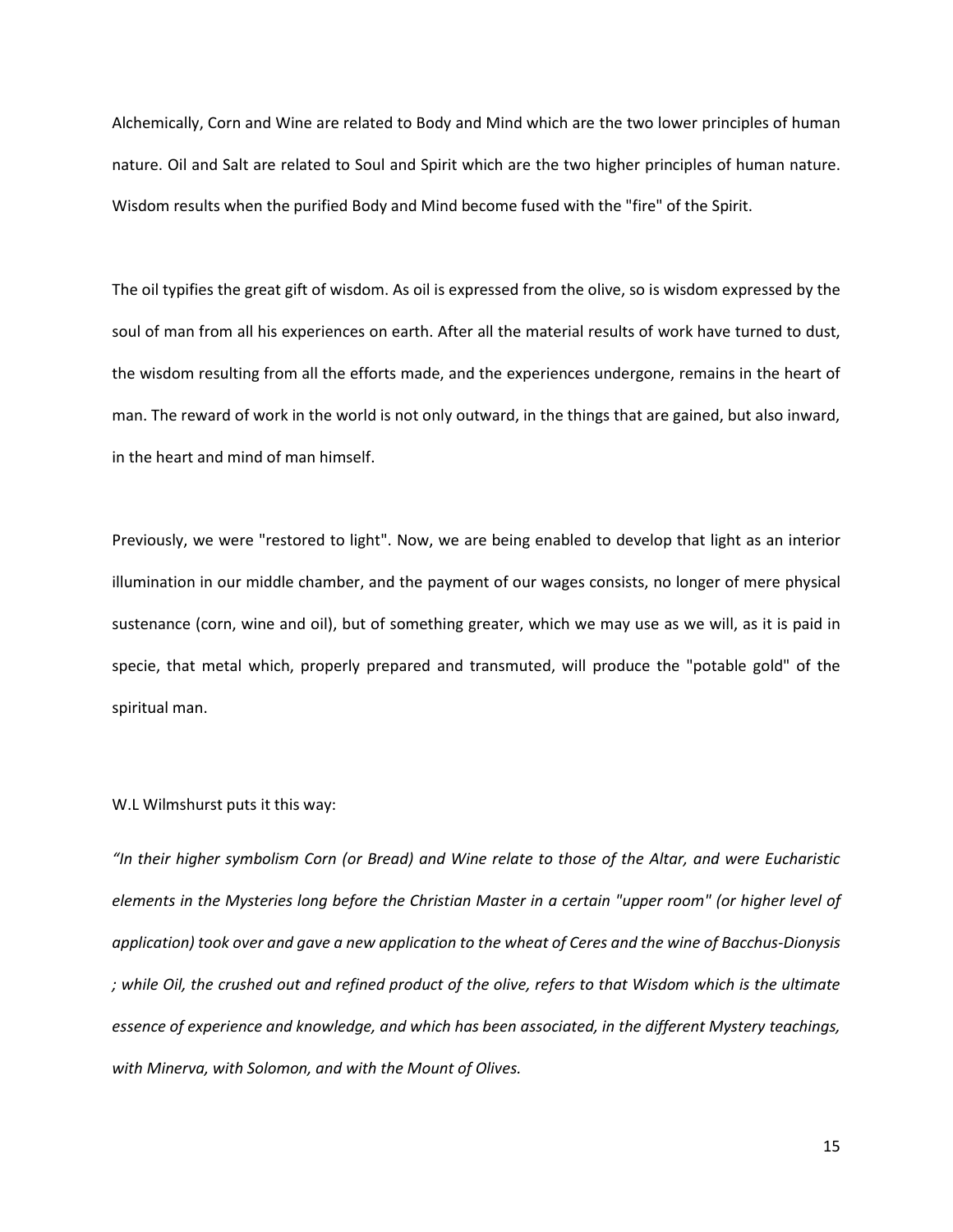*The spiritual Craftsman not only earns his own wages proportionately to his work; his own labours automatically supply them. God, as his employer, has already lodged them within him in advance; he has only to appropriate them as he becomes justly entitled to them by his own labours, as the sons of Jacob found their money restored to them in their cornsacks.*

*The Mason `is himself likened to an ear of corn, nourished by a fall of the Water of Life. In virtue of the animal element in his nature he is himself "the ox that treadeth out the corn," separating his own golden grain from the stalk that bore it. He is himself the "threshing floor of Araunah," winnowing his own chaff from his own wheat. He treads his own winepress alone; in singleness of effort and in the solitude of his own thought distilling his own vintage, until the cup of his mind runs over with the wine of a new order of intelligence. He is his own oil-press, and out of his own experience and self-realisation extracts wisdomthat oil which anoints him with a joy and an ability above his fellows, and that runs down to the "skirts of his clothing," manifesting itself in his personality and in all his activities."* 

On the collar of Grand Lodge Officers are displayed ears of wheat and branches of olive. Symbolically, this indicates that those who arrive at the summit of the Craft possess that which they display.

Corn, wine and oil are also used in the consecration of a new Masonic Temple. The adoption of these symbols is reference to the oldest antiquity. In religious ceremonies, anointing with oil was considered a necessary part of them. This rite has descended to Christian practices. The tabernacle in the wilderness, and all its holy vessels, were, by command of the Most High, anointed with oil. Those entering the priesthood went through the same kind of ceremony, and the prophets and kings of Israel were consecrated to their offices by the same rite.

Thus, Freemasonic Lodges, which are symbolic temples to the Most High, are consecrated to the sacred purposes for which they were built by placing corn, wine, and oil upon the altar of the Lodge. So, this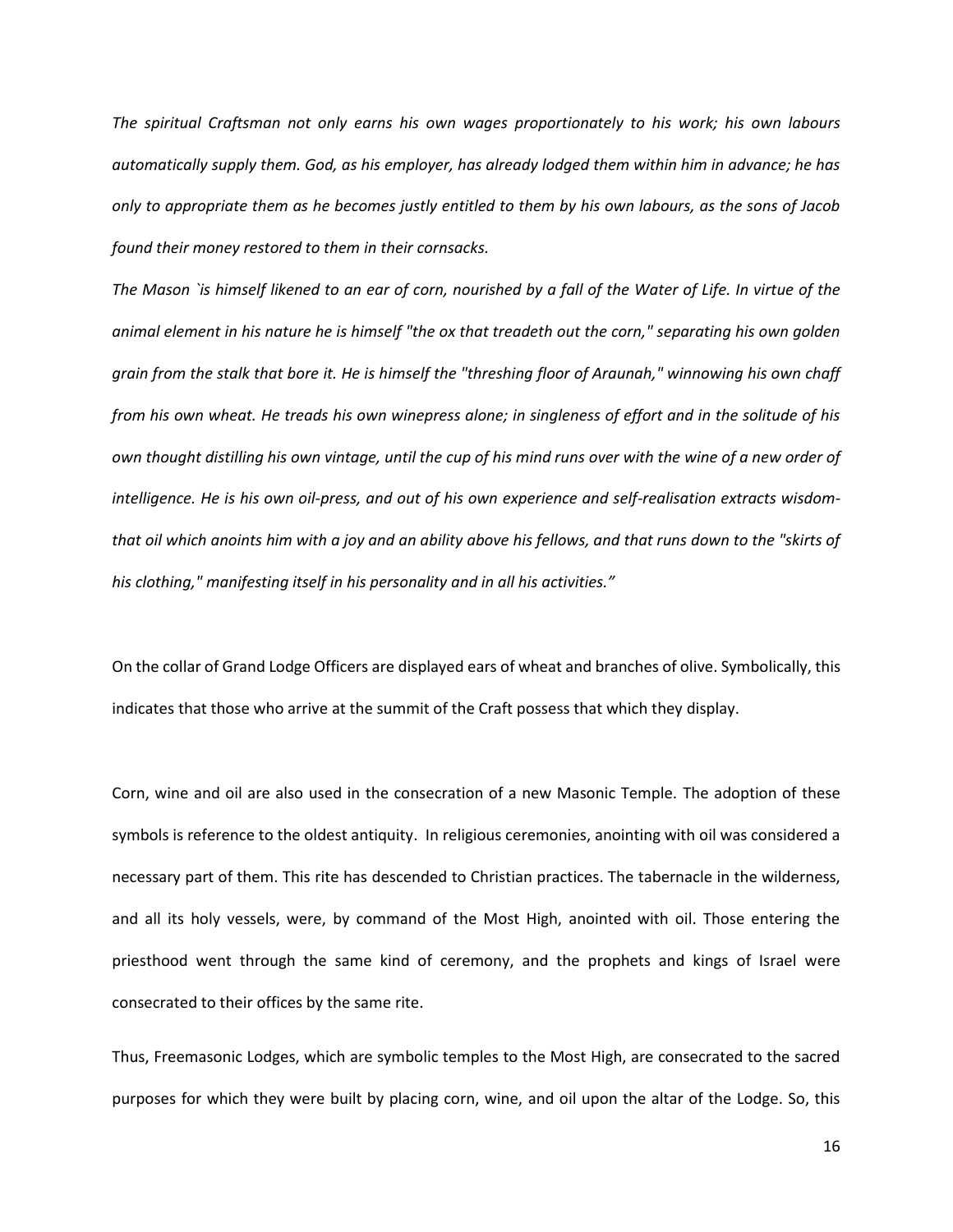mystic ceremony instructs us to be *nourished* with the hidden manna of righteousness, to be *refreshed* with the Word of the Great Architect of the Universe, and to rejoice with unspeakable *joy* in the riches of divine grace.

# The Three-fold Sign

#### The Sign of Fidelity

The word "fidelity" means the quality of being faithful. The sign of fidelity is in use universally as a sign of truth, honesty, integrity, and fidelity.

A similar sign was used by Roman soldiers as a salute and to imply that orders would be carried out with integrity. In ancient Greece, it was used to greet priests. Some native Americans used it as a sign of friendship. Afghans and Arabs use it in greeting to show that the greeting is from the heart.

In the Middle East it was and has been for centuries used in a similar manner, implying honesty.

In the USA today it is used when reciting the pledge of allegiance or reciting the national anthem, as a sign of fidelity to the state. In the Second Degree, it forms part of the three-fold sign. This sign also incorporates a square – made by the thumb and forefinger of the right hand. The Sign of Fidelity, for us as Masons, is to remind us to be faithful to our word and deed, and to maintain, uphold, and live according to, Cosmic Law, and to faithfully continue on the spiritual path.

The hand is over the heart, and should remind us that the heart is one of the major energy centres (or Chakras) in our bodies.

When making the sign, imagine holding your heart in your open hand.

#### The Hailing Sign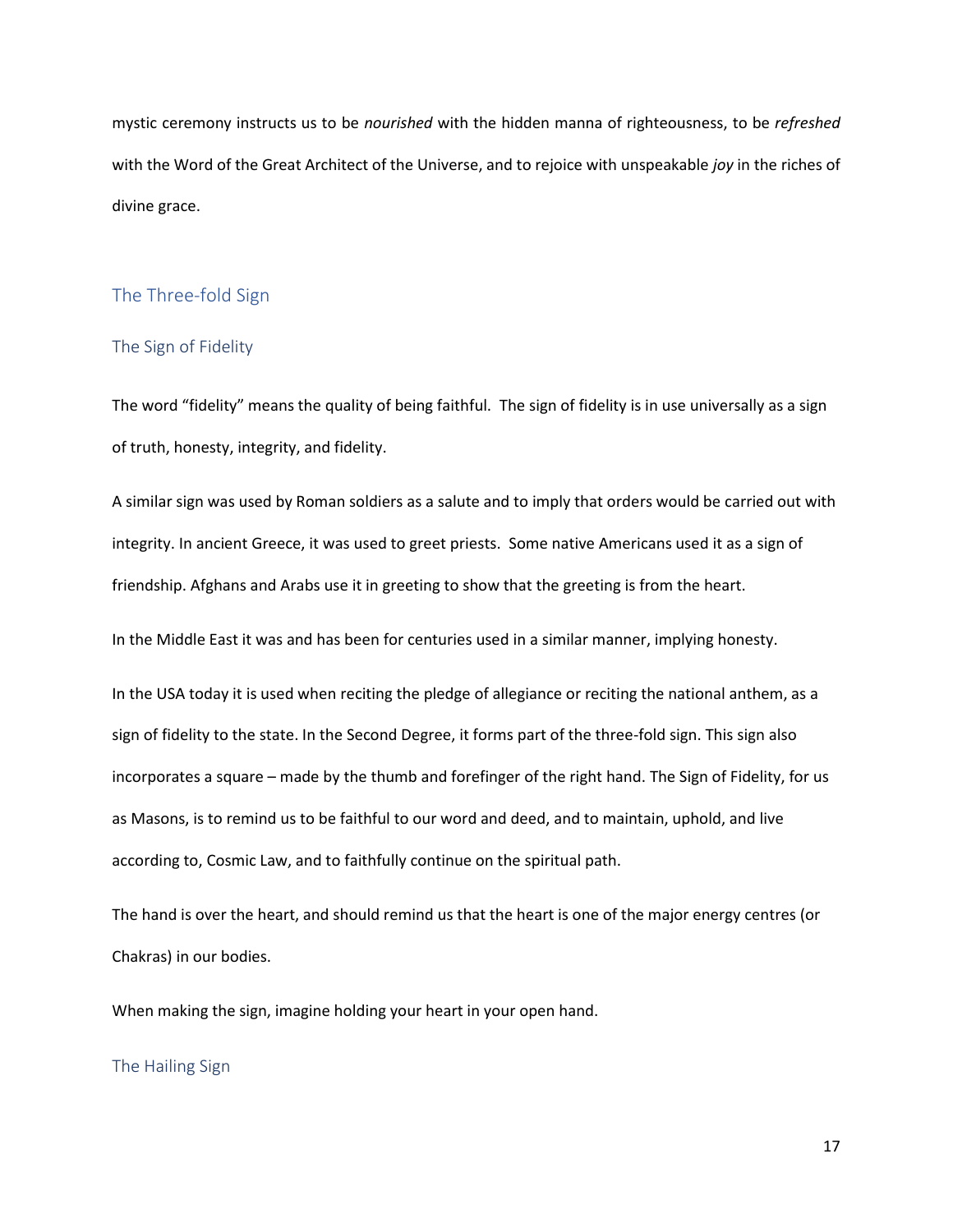The second part of the Sign, the Hailing sign, or sign of Supplication, is called the sign of Perseverance in other jurisdictions, but in its essence, it is the sign of preservation, the sign associated with God the Preserver, under whatsoever name He is called, throughout the world.

In ancient Egypt, it is associated with Horus; in India with Hanuman, the skilful craftsman who built the bridge of Rama, the seventh incarnation of Vishnu, the Preserver. It was in this position that he brought the fruit of the tree of life to the dead and dying in the battle which Rama waged against Ravena, the Demon King. In Mexico, Quetzcoatl makes this sign when he is wounded by the evil giant.

So, it will be seen, firstly, that the Sign is of great and genuine antiquity, and has been passed down by a regular line of successors from the days of the Ancient Mysteries; and secondly, that it is clearly associated with God the Preserver and the idea of preservation. This fact emphatically shows that when we speak of the G.G.O.T.U. we are speaking of the Preservative aspect of God.

#### The Penal Sign

The Penal Sign is shown on numerous Egyptian frescoes and is referred to in the Book of the Dead. The significance of the penalty itself lies in the fact that among the ancient Egyptians the heart was regarded as symbolising the good and bad in man. It was weighed at the judgment against the feather, the symbol of truth, and if a man's life had been evil the heart and the Feather failed to balance and he was rejected. If therefore the heart could not be produced, clearly the man was doomed to destruction. As in the First degree the throat was indicated because it is an important occult centre, so here the heart should be considered to have a similar significance.

# Knowledge